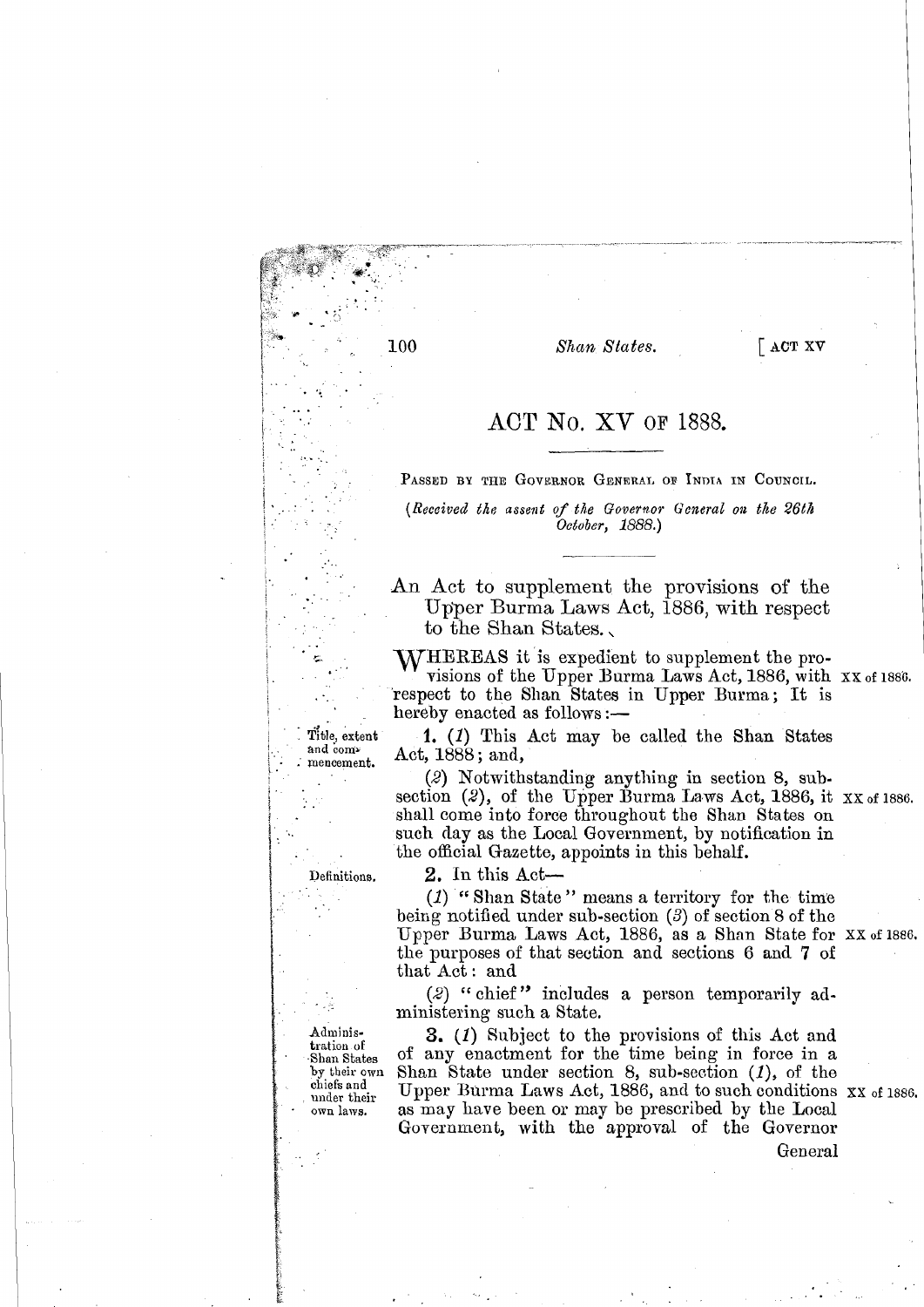## Shan States.

General in Council, in any instrument recognising a person as the chief of the State, the administration of civil and criminal justice and the collection of the revenue within the State shall be vested in the person for the time being recognised by the Local Government as the chief of the State.

 $(2)$  Subject as aforesaid, the law to be administered in a Shan State shall be the customary law of the State in so far as that law is in accordance with justice. equity and good conscience, and the punishments which may be awarded thereunder, or the practices which are permitted thereby, are in conformity with the spirit of the law in force in the rest of British India.

4. (1) The Local Government may, by order,—

- (a) appoint officers to undertake, or to take part in, the administration of civil and criminal the adminisjustice and the collection of the revenue Shan State within a Shan State:
- $(b)$  with the previous sanction of the Governor General in Council, define the powers and regulate the procedure of officers so appointed and their deputies and subordinates and of the chief and his deputies and subordinates;
- (c) with the previous sanction of the Governor General in Council, direct by what authority any jurisdiction, power or duty incident to the operation of any enactment for the time being in force in the State under section 8, sub-section  $(1)$ , of the Upper Burma Laws Act, 1886, is to be exercised or performed : and
- (d) modify the customary law of the State in so far as, in the opinion of the Local Government, that law is not in accordance with justice, equity and good conscience, or authorises punishments, or permits practices, which are not in conformity with the spirit of the law in force in the rest of British India.

 $(2)$  An

XX of 1886.

Participation of the Government in